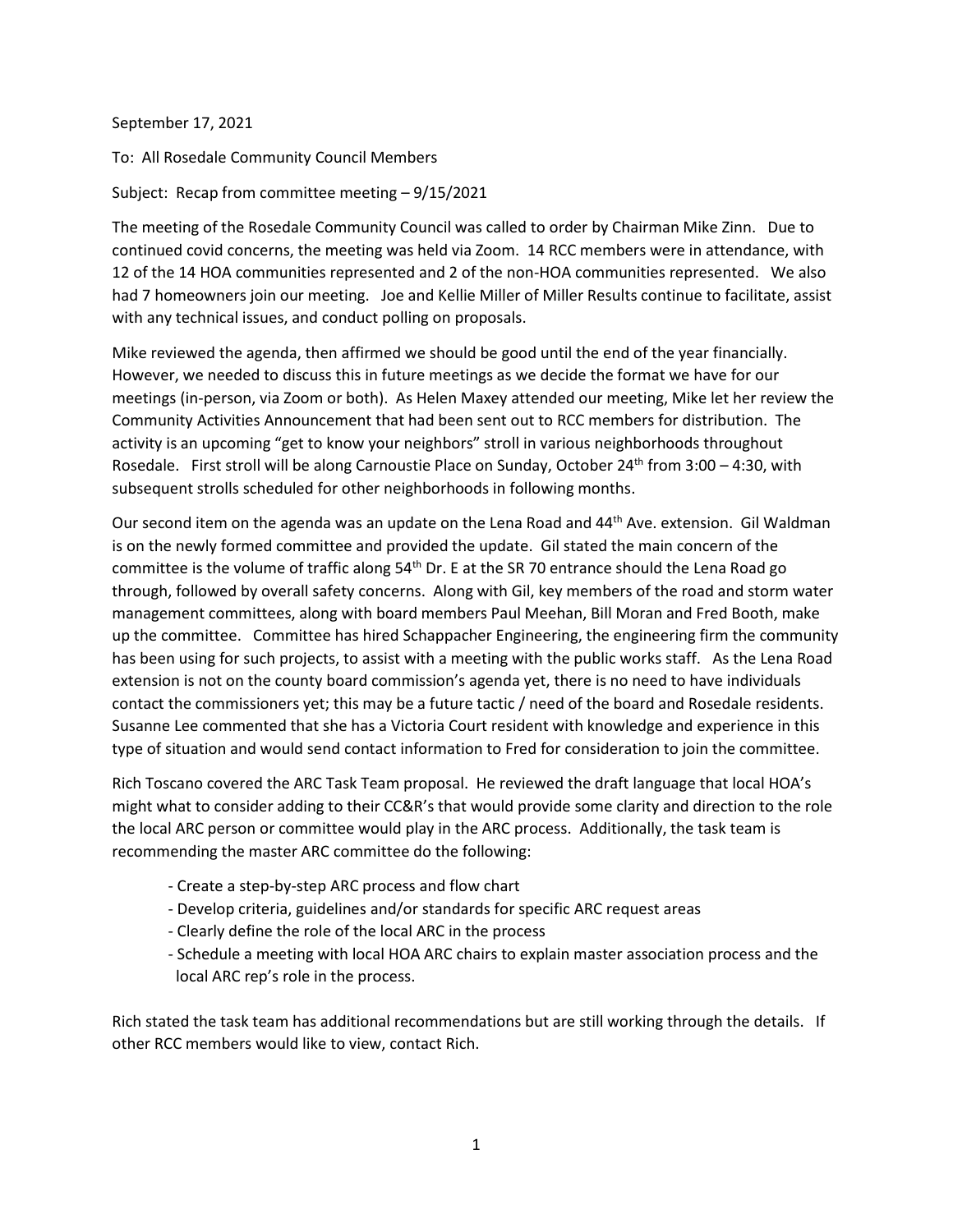Suzanne Lee provided an update on compliance committee reporting. Sue stated that she is now on the compliance committee, so will be able to work closely with the committee members on this need as well as any future enhancements. Sue wants to create a simple spreadsheet to capture the number of complaints and resolutions by category each month. She is working with Fred Booth, committee board liaison, to finalize recommendation and send to the rest of the compliance board for review, approval and implementation. Bob Scully recommended Sue get the grid developed by Dave Kuchinski some time ago. Dave to send to Sue. Mike will also send Sue the recommendations the RCC had previously submitted to the master board concerning this issue as additional information and insights.

Chuck Allen shared a budget option proposal with the group. Chuck's concern is the funding we're currently paying for the needed services isn't enough to keep Rosedale up. As seen in our master board meetings, the committees have uncovered many areas that either were not captured for upkeep/ repairs or not funded adequately. Chuck believes the master dues for 2022 have to be increased. However, the concern is not so much how much the increase will be, but rather what will and will not get done with the final budget proposal. Assuming it is more than 2021, Chuck suggested that the board submit the proposed budget and what projects / work would be done / planned for in 2022. Then, he is recommending asking the community to weigh in on additional spending. He suggests telling the community that this is the budget, but if we assessed an additional \$200/household, these are the additional projects / areas we could fix / upkeep in 2022; if we increase it to \$400/household, this is what we could accomplish. That way resident would know what is and what is not going to be done and give input to the board on what the residents feel is important / necessary to keep Rosedale up-to-date and repaired as needed. Mike polled the attendees, and 87% agreed with this strategy, 7% disagreed and 7% abstained. With that, Mike will work with Chuck on proposal wording and get it back to the RCC members for review and further wordsmithing. Upon completion, recommendation will be sent to the board.

Mike provided an update on the master association work on the CC&R's and By-Laws. Paul Meehan had responded to a request from Mike and provided this update:

- Cut-off date for resident's input was originally 9/1; Paul had extended that to 9/15.
- Progress of the project will be reported to the master board during monthly meetings.
- Any proposed changes will need to be voted on by the entire community in order to go in affect. Plan is to have these ready for the February 2022 annual meeting.

Mike adjourned the business meeting to move into any questions for open discussion. Dave Kuchinski reviewed the mediation document that he obtained from the county court website. While the agreement did get veto power by CH6 out of the documents, it still gives them approval of all changes, and if not, we still have to go through mediation or possible litigation as our recourse to make those changes. While a win on the veto power, not sure just how effective it will be overall. He urged members to read the entirety of the document so they were well informed as well. Meeting was running late, so Mike adjourned the meeting.

Next RCC meeting will be Wednesday, October 20<sup>th</sup> at 1:30 PM and will most likely be via Zoom. Next Board of Director's meeting is October 14<sup>th</sup> from 2-4, which is also expected to be via Zoom.